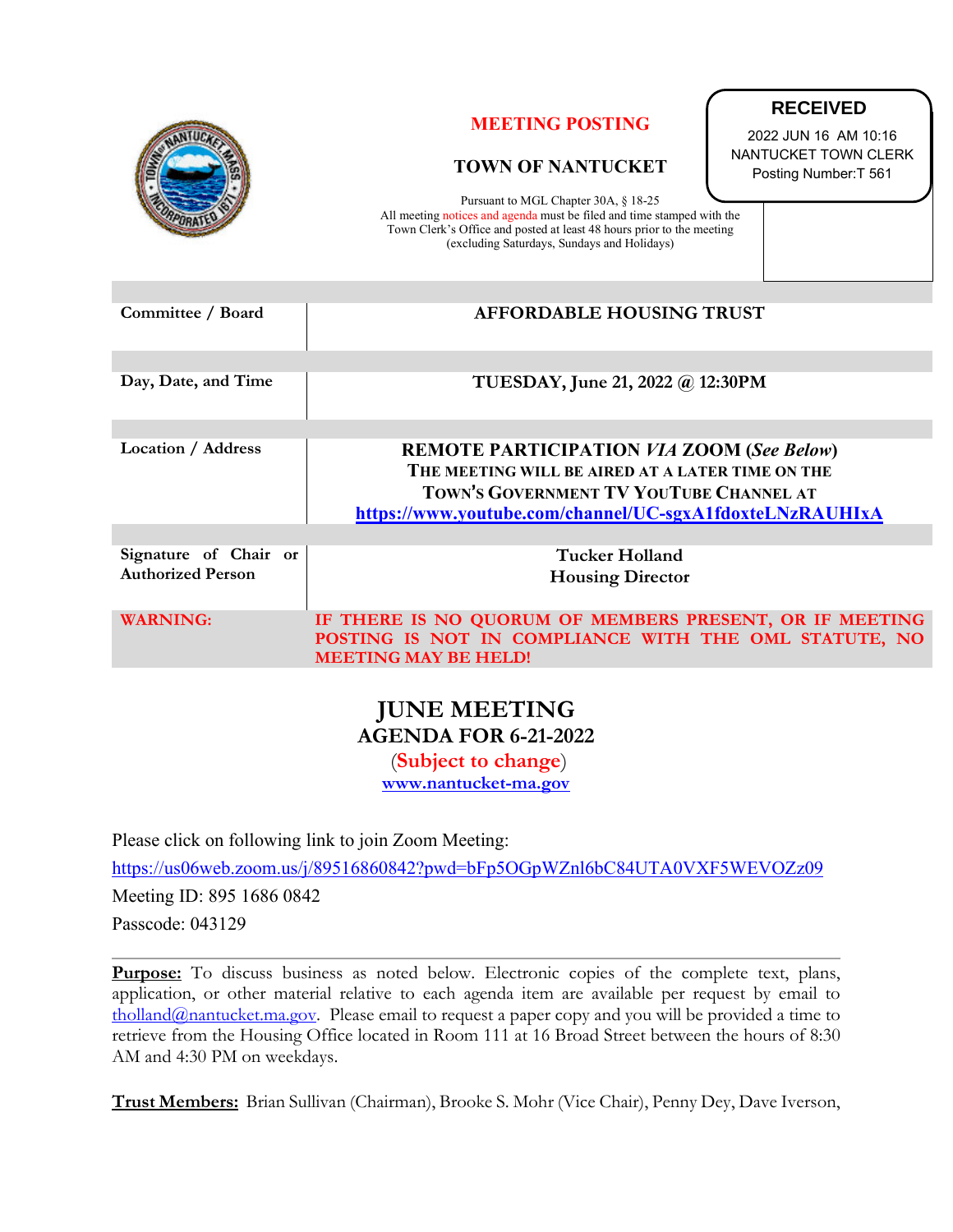Affordable Housing Trust Fund Agenda for TUESDAY, JUNE 21, 2022

Reema Sherry, Shantaw Bloise-Murphy

**Staff:** Tucker Holland (Housing Director), Ken Beaugrand (Real Estate Director)

PLEASE LIST BELOW THE TOPICS THE CHAIR REASONABLY ANTICIPATES WILL BE DISCUSSED AT THE MEETING

- **I.** CONVENE in Open Session via Zoom
- **II.** APPROVAL of Agenda
- **III.** APPROVAL of Minutes
	- To be taken up at July AHT meeting
- **IV.** PUBLIC COMMENT for items not otherwise on the agenda
- **V.** CCAP/CFAP ACTION
	- CFAP Application Mosey, 69 Cato Lane
- **VI.** Housing & Real Estate Office UPDATE
	- Move to 3 Chestnut Street
	- Housing & Real Estate Manager position
- **VII.** 31 Fairgrounds UPDATE
- **VIII.** Richmond Wildflower Acceleration UPDATE
	- **IX.** 7 Amelia Drive RFP REVIEW & APPROVAL
	- **X.** Other Business

Upcoming Meetings (presently all planned to be conducted via Zoom)

- Potential Select Board "State of Housing" Workshop on Tuesday, July 19, 2022
- Suggested regular AHT meeting date: Tuesday, July 26, 2022 at 12:30pm
- **XI.** BOARD COMMENTS
- **XII.** Executive Session, Pursuant to MGL C. 30A § 21(A)